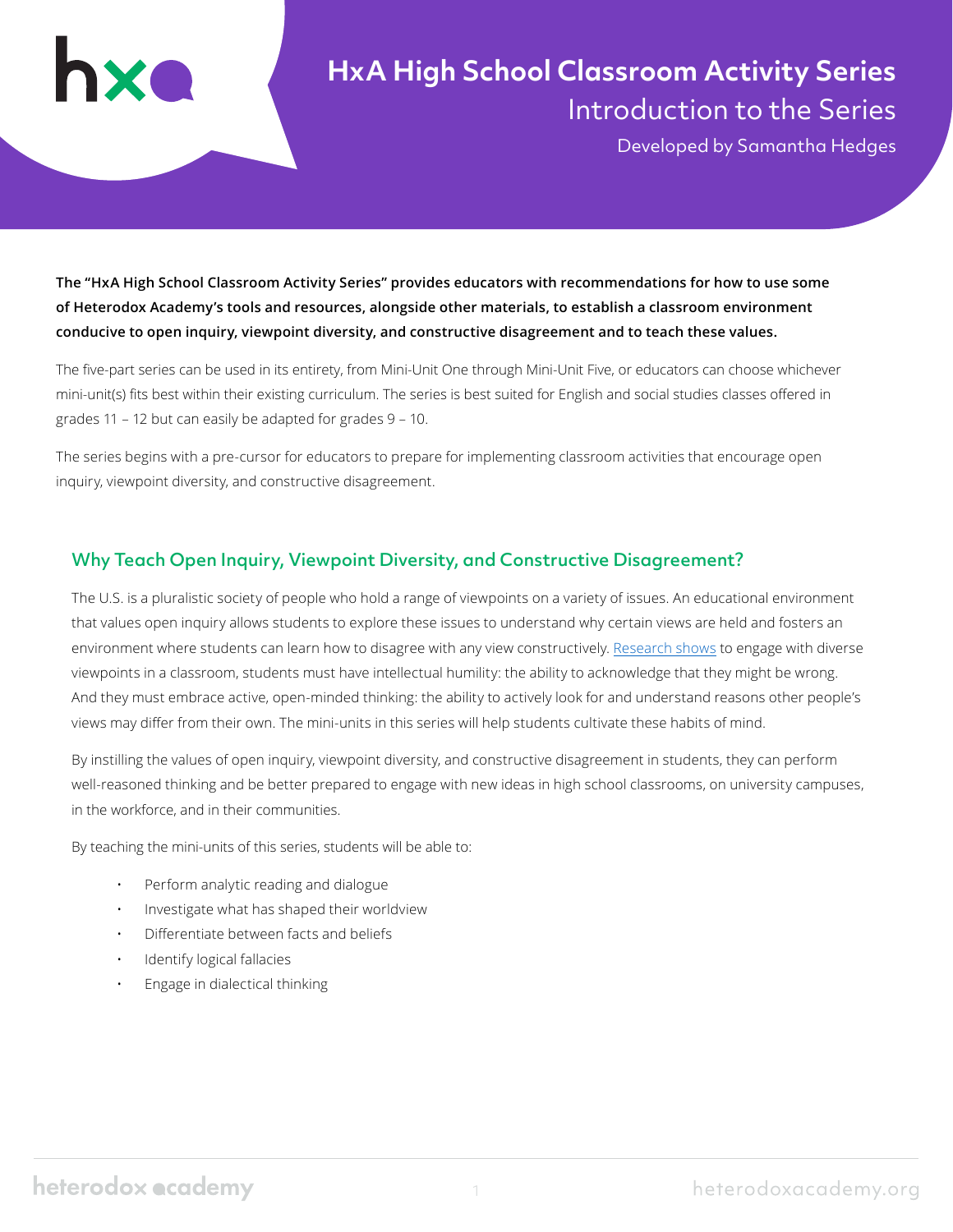## **Standards**

The series addresses Common Core State Standards for English language arts, including reading informational texts, speaking and listening, literacy in history/social studies, and writing. The standards for the entire series are listed in the table below, and the standards relevant to each mini-unit are outlined in the respective mini-unit.

|                                                            | Grades 9 - 10               | <b>Grades 11 - 12</b>        |  |  |  |
|------------------------------------------------------------|-----------------------------|------------------------------|--|--|--|
| English Language Arts - Reading: Informational Texts       |                             |                              |  |  |  |
| Key Ideas and Details                                      | CCSS.ELA-LITERACY.RI.9-10.1 | CCSS.ELA-LITERACY.RI.11-12.1 |  |  |  |
|                                                            | CCSS.ELA-LITERACY.RI.9-10.2 | CCSS.ELA-LITERACY.RI.11-12.2 |  |  |  |
|                                                            | CCSS.ELA-LITERACY.RI.9-10.3 | CCSS.ELA-LITERACY.RI.11-12.3 |  |  |  |
| Craft and Structure                                        | CCSS.ELA-LITERACY.RI.9-10.4 | CCSS.ELA-LITERACY.RI.11-12.4 |  |  |  |
|                                                            | CCSS.ELA-LITERACY.RI.9-10.5 | CCSS.ELA-LITERACY.RI.11-12.5 |  |  |  |
|                                                            | CCSS.ELA-LITERACY.RI.9-10.6 | CCSS.ELA-LITERACY.RI.11-12.6 |  |  |  |
| English Language Arts - Speaking & Listening               |                             |                              |  |  |  |
| Comprehension and Collaboration                            | CCSS.ELA-LITERACY.SL.9-10.1 | CCSS.ELA-LITERACY.SL.11-12.1 |  |  |  |
|                                                            | CCSS.ELA-LITERACY.SL.9-10.3 | CCSS.ELA-LITERACY.SL.11-12.3 |  |  |  |
| Presentation of Knowledge and Ideas                        | CCSS.ELA-LITERACY.SL.9-10.4 | CCSS.ELA-LITERACY.SL.11-12.4 |  |  |  |
| English Language Arts - Literacy in History/Social Studies |                             |                              |  |  |  |
| Key Ideas and Details                                      | CCSS.ELA-LITERACY.RH.9-10.2 | CCSS.ELA-LITERACY.RH.11-12.2 |  |  |  |
| Craft and Structure                                        | CCSS.ELA-LITERACY.RH.9-10.4 | CCSS.ELA-LITERACY.RH.11-12.4 |  |  |  |
|                                                            | CCSS.ELA-LITERACY.RH.9-10.5 | CCSS.ELA-LITERACY.RH.11-12.5 |  |  |  |
| Integration of Knowledge and Ideas                         | CCSS.ELA-LITERACY.RH.9-10.8 | CCSS.ELA-LITERACY.RH.11-12.8 |  |  |  |
| <b>English Language Arts - Writing</b>                     |                             |                              |  |  |  |
| <b>Text Types and Purposes</b>                             | CSS.ELA-LITERACY.W.9-10.2   | CCSS.ELA-LITERACY.W.11-12.2  |  |  |  |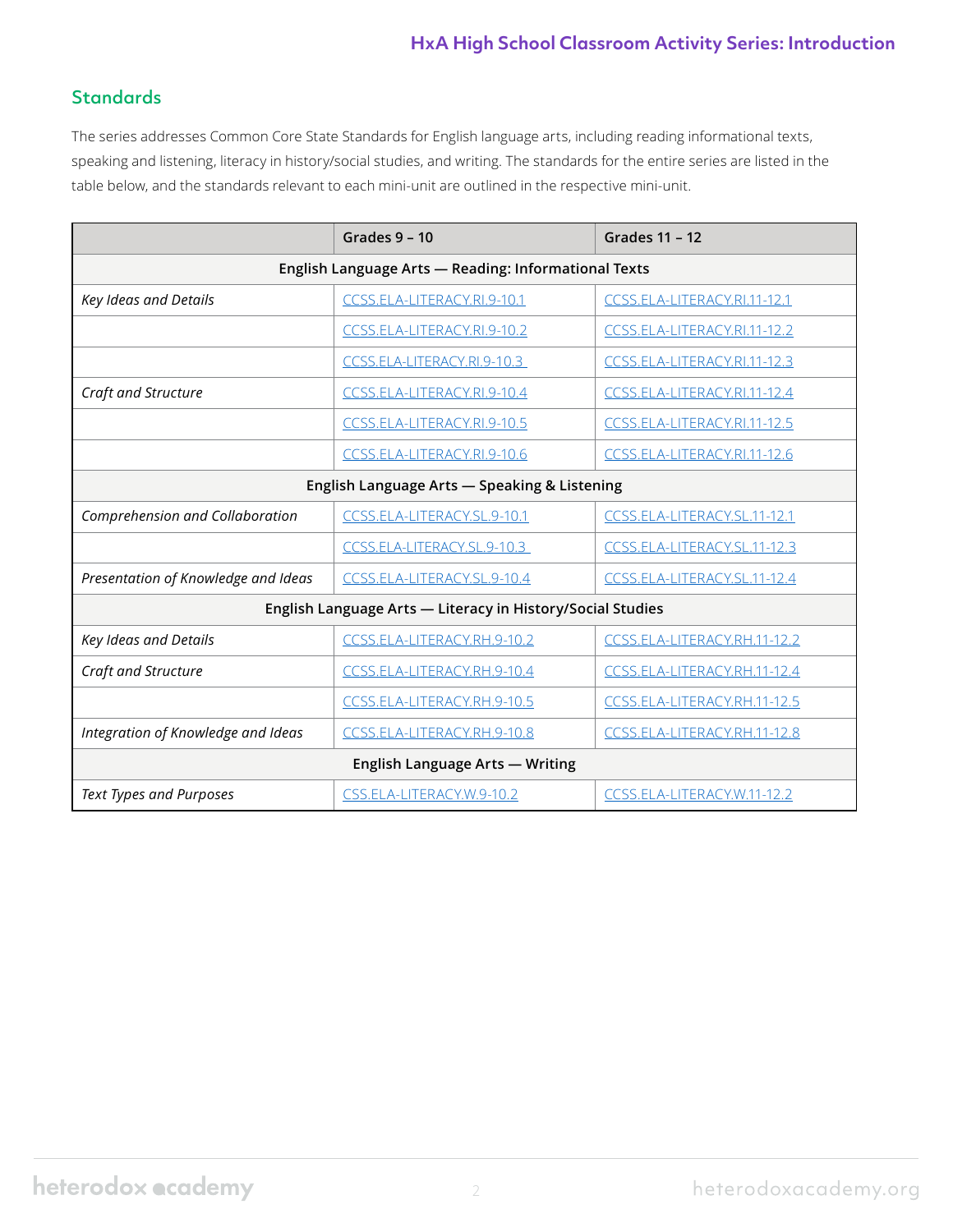## Time

The entire series spans 29 to 42 days (not including the pre-cursor activities). The maximum is 9 weeks, depending on students' academic level and whether some activities are assigned for in-class work or homework. Constructing the series assumes that a teacher would implement Mini-Unit One at the start of the school year or semester.

Below is a calendar view of the entire "HxA High School Activity Series" The calendar assumes that one day equals a 50 minute class. The calendar also assumes the shortest timeframe needed to complete each mini-unit.

| Day 1                                                                         | Day 2                                                                                   | Day 3                                                                                                | Day 4                                                                                                | Day 5                                                                         |
|-------------------------------------------------------------------------------|-----------------------------------------------------------------------------------------|------------------------------------------------------------------------------------------------------|------------------------------------------------------------------------------------------------------|-------------------------------------------------------------------------------|
| Begin Mini-Unit One                                                           | Warm-Up Activity:                                                                       | Warm-Up Activity:                                                                                    | Warm-Up Activity:                                                                                    | Begin Mini-Unit Two                                                           |
| Warm-Up Activity:<br>Pose series of<br>questions                              | Ask students:<br>How can you be a<br>demanding reader?                                  | Ask students: What<br>does it mean to come<br>to terms with an<br>author?                            | Ask students: How<br>do you identify the<br>important sentences<br>in a book?                        | Warm-Up Activity:<br>"On Being Wrong"<br>Read All Minus One                   |
| Students read How to<br>Read a Book<br>Discussion questions                   | Re-read chapter 8 of<br>How to Read a Book<br>Activity 1 from<br>"Classroom Activities: | Re-read chapter 9 of<br>How to Read a Book<br>Activity 2 from                                        | Re-read chapter 9 of<br>How to Read a Book<br>Activity 3 from                                        | Activity: "Coming<br>to Terms with John<br>Stuart Mill"                       |
| from "Fundamentals<br>of Analytic Reading: A<br><b>Guide for Teachers"</b>    | How to Read a Book:<br>The Classic Guide to<br>Intelligent Reading"                     | "Classroom Activities:<br>How to Read a Book:<br>The Classic Guide to<br><b>Intelligent Reading"</b> | "Classroom Activities:<br>How to Read a Book:<br>The Classic Guide to<br><b>Intelligent Reading"</b> | Activity:<br>"Understanding All<br>Minus One through<br>Illustrations"        |
| Day 6                                                                         | Day 7                                                                                   | Day 8                                                                                                | Day 9                                                                                                | Day 10                                                                        |
| Warm-Up Activity:<br>Recap the previous<br>day's activities                   | Warm-Up Activity:<br>Recap the previous<br>day's activities                             | Warm-Up Activity:<br>Recap the previous<br>day's activities                                          | Warm-Up Activity:<br>Recap the previous<br>day's activities                                          | Warm-Up Activity:<br>Recap the previous<br>day's activities                   |
| Read All Minus One<br>Activity: "Coming<br>to Terms with John<br>Stuart Mill" | Read All Minus One<br>Activity: "Coming<br>to Terms with John<br>Stuart Mill"           | Read All Minus One<br>Activity: "Coming<br>to Terms with John<br>Stuart Mill"                        | Read All Minus One<br>Activity: "Coming<br>to Terms with John<br>Stuart Mill"                        | Read All Minus One<br>Activity: "Coming<br>to Terms with John<br>Stuart Mill" |
| Activity:<br>"Understanding All<br>Minus One through<br>Illustrations"        | Activity:<br>"Understanding All<br>Minus One through<br>Illustrations"                  | Activity:<br>"Understanding All<br>Minus One through<br>Illustrations"                               | Activity:<br>"Understanding All<br>Minus One through<br>Illustrations"                               | Activity:<br>"Understanding All<br>Minus One through<br>Illustrations"        |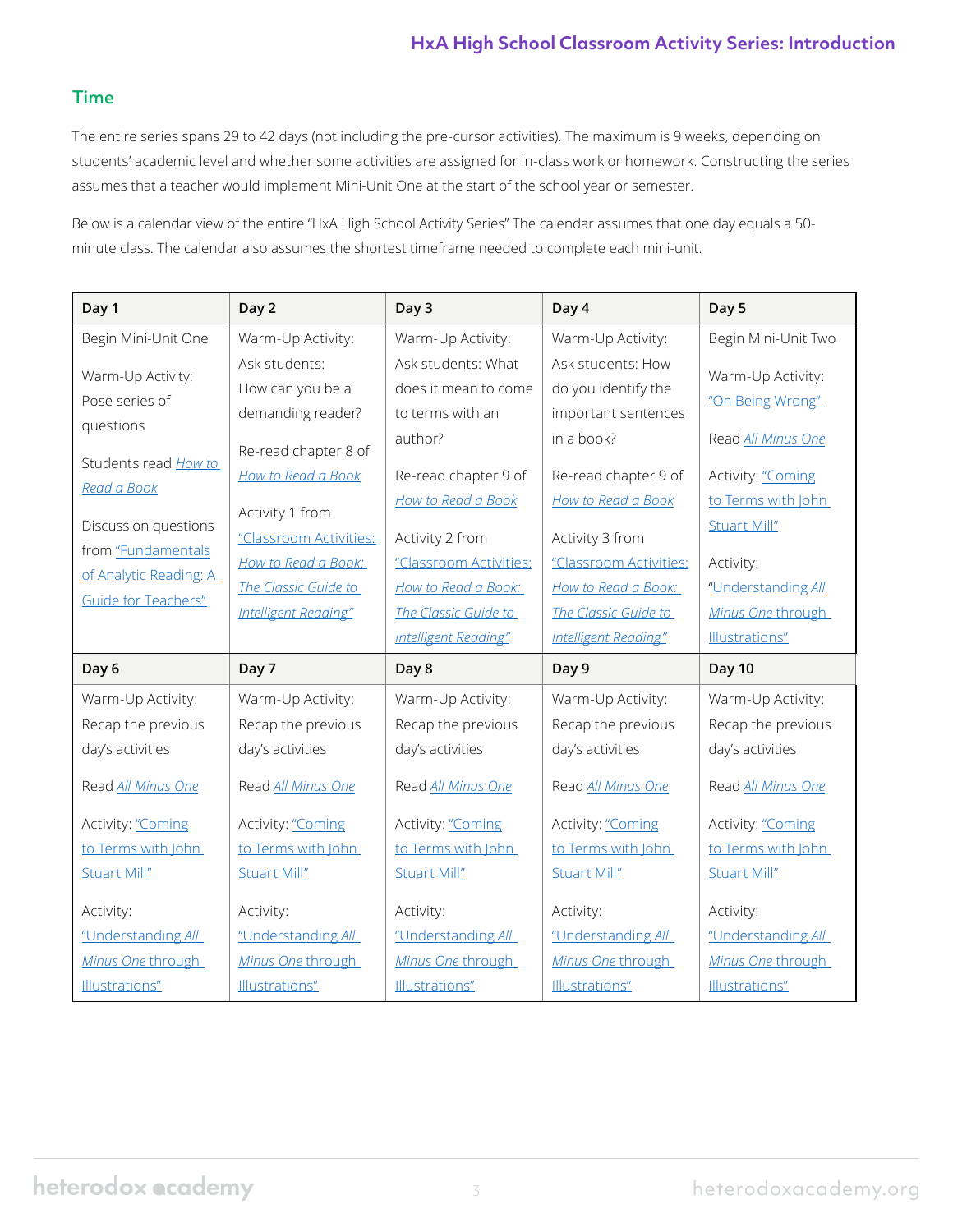| Day 11                                                                                                                                                                                                                                                                                        | <b>Day 12</b>                                                                                                                                                                                                                              | <b>Day 13</b>                                                                                                                                                                                                                                                                                           | Day 14                                                                                                                                                                                                                                                                                                                                                                             | <b>Day 15</b>                                                                                                                                                                                                                                                                                      |
|-----------------------------------------------------------------------------------------------------------------------------------------------------------------------------------------------------------------------------------------------------------------------------------------------|--------------------------------------------------------------------------------------------------------------------------------------------------------------------------------------------------------------------------------------------|---------------------------------------------------------------------------------------------------------------------------------------------------------------------------------------------------------------------------------------------------------------------------------------------------------|------------------------------------------------------------------------------------------------------------------------------------------------------------------------------------------------------------------------------------------------------------------------------------------------------------------------------------------------------------------------------------|----------------------------------------------------------------------------------------------------------------------------------------------------------------------------------------------------------------------------------------------------------------------------------------------------|
| Warm-Up Activity:<br>Recap the previous<br>day's activities<br>Read All Minus One<br>Activity: "Coming<br>to Terms with John<br>Stuart Mill"<br>Activity:<br>"Understanding All<br>Minus One through<br>Illustrations"                                                                        | Warm-Up Activity:<br>Ask students:<br>What illustration or<br>argument presented<br>in All Minus One<br>resonated with you<br>most?<br>Activity: "Discussion<br>Guide: "All Minus<br>One""                                                 | Warm-Up Activity:<br>Ask students: How<br>would you illustrate<br>All Minus One?<br>Activity:<br>"Understanding All<br>Minus One through<br>Illustrations"                                                                                                                                              | Begin Mini-Unit<br>Three<br>Warm-Up Activity:<br>"Why I, as a black<br>man, attend KKK<br>rallies"<br>Activity: "Have<br><b>Students Interview</b><br>Someone They<br>Disagree With"<br>(Optional) Video:<br>"Beyond Bigots and<br>Snowflakes: Before<br>We Begin"                                                                                                                 | Warm-Up Activity:<br>Have students reflect<br>on interviewing<br>someone they<br>disagree with<br>Video: "Beyond<br>Bigots and<br>Snowflakes: <b>Building</b><br><b>Community Through</b><br>Viewpoint Diversity"<br>Activity: "Discussion<br>Questions"<br>Activity: "What is<br>Your Worldview?" |
| <b>Day 16</b>                                                                                                                                                                                                                                                                                 | Day 17                                                                                                                                                                                                                                     | Day 18                                                                                                                                                                                                                                                                                                  | Day 19                                                                                                                                                                                                                                                                                                                                                                             | <b>Day 20</b>                                                                                                                                                                                                                                                                                      |
| Warm-Up Activity:<br>Have students reflect<br>on the activity, "What<br>is your worldview?"<br>Video: "Beyond<br>Bigots and<br>Snowflakes: The<br>Problem of Uninten-<br>tionally Treating<br>Beliefs as Facts"<br>Activity: "Discussion<br>Questions"<br>Activity: "Facts versus<br>Beliefs" | Warm-Up Activity:<br>Have students reflect<br>on the difference<br>between facts and<br>beliefs<br>Video: "Beyond<br>Bigots and<br>Snowflakes: The<br>Problem of Excess<br><b>Social Penalties"</b><br>Activity: "Discussion<br>Questions" | Warm-Up Activity:<br>Have students reflect<br>on the downsides<br>to excessive social<br>penalties<br>Video: "Beyond<br><b>Bigots and</b><br>Snowflakes: The<br>Problem of Telling<br>People to Stay in<br>their Lane"<br>Activity: "Discussion<br>Questions"<br>Activity: "Don't Stay<br>in Your Lane" | Warm-Up Activity:<br>Have students reflect<br>on the activity, "Don't<br>Stay in Your Lane"<br>Video: "Beyond<br>Bigots and<br>Snowflakes: The<br>Problem of Relying<br>on Science to Bridge<br>Our Divides"<br>Activity: "Discussion<br>Questions"<br>Video: "Beyond<br>Bigots and<br>Snowflakes: Putting<br>the Lessons into<br>Practice"<br>Activity: "Discussion<br>Questions" | Warm-Up Activity:<br>Have students<br>recount the lesson of<br>"Beyond Bigots and<br>Snowflakes"<br>Activity: "Develop a<br>Value Statement for<br>our School"<br>Video: Beyond Bigots<br>and Snowflakes:<br>"Summary"                                                                             |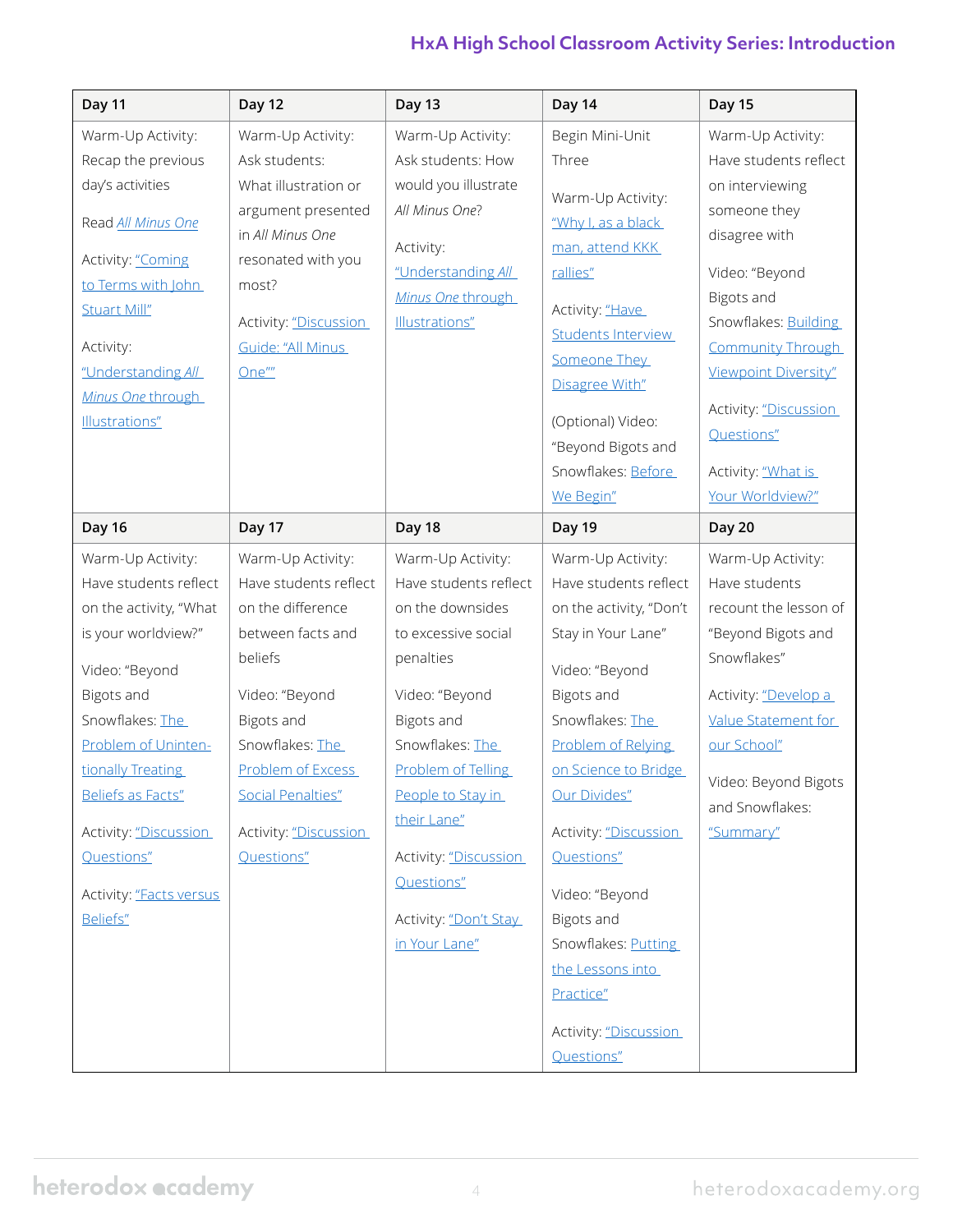| <b>Day 21</b>              | Day 22                                    | Day 23                     | Day 24                 | <b>Day 25</b>         |
|----------------------------|-------------------------------------------|----------------------------|------------------------|-----------------------|
| Begin Mini-Unit Four       | Warm-Up Activity:                         | Warm-Up Activity:          | Warm-Up Activity:      | Warm-Up Activity:     |
|                            | Ask students: Did                         | Ask students: On           | Ask students: In       | Ask students: Reflect |
| Warm-Up Activity:          | you think about                           | your "Seeking Discon-      | your "Challenging      | on the "Dialectical   |
| "Elephant and Rider"       | logical fallacies after                   | firmation" worksheet,      | Our Political Biases"  | Thinking" activity,   |
| Activity: "Thinking        | class? Did you notice                     | what did you write         | assignment, how        | what was difficult    |
| Logically: Learning        | them used in shows,                       | as a next step for         | did it feel writing a  | about that activity,  |
| to Recognize Logical       | on social media, etc.?                    | understanding an           | supporting argument    | and what was easy     |
| Fallacies"                 | Activity: "Thinking                       | opposing view?             | for a view you         | about it?             |
|                            | Logically: Learning                       | Activity: "Challenging     | disagree with?         | Discussion            |
|                            | to Recognize Logical                      | Our Political Biases"      | Activity: "Dialectical | questions: "Dialec-   |
|                            | Fallacies"                                |                            | Thinking"              | tical Thinking"       |
|                            |                                           |                            |                        |                       |
|                            | Activity: "Seeking<br>Disconfirmation"    |                            |                        |                       |
|                            |                                           |                            |                        |                       |
|                            |                                           |                            |                        |                       |
| <b>Day 26</b>              | <b>Day 27</b>                             | Day 28                     | <b>Day 29</b>          |                       |
| Begin Mini-Unit Five       | Warm-Up Activity:                         | Warm-Up Activity:          | Warm-Up Activity:      |                       |
|                            | Ask students: Why                         | Ask students:              | What was easy          |                       |
| Warm-Up Activity:          | is it important to                        | Was it uncomfort-          | about agreeing or      |                       |
| "Meeting the Enemy"        | come to terms when                        | able to listen to          | disagreeing with       |                       |
| Teach the stages of        | engaging in dialogue?                     | feedback from your         | your conversation      |                       |
| analytic reading           |                                           | peers about your           | partners argument,     |                       |
| Activity 1 from            | Activity 2 from<br>"Classroom Activities: | argument?                  | what was difficult?    |                       |
| "Classroom Activities:     | Applying the Rules of                     | Activity 3 from            | Activity: "All Minus   |                       |
| Applying the Rules of      | <b>Analytic Reading to</b>                | "Classroom Activities:     | One: Play the Devil's  |                       |
| <b>Analytic Reading to</b> | Dialogue"                                 | Applying the Rules of      | Advocate"              |                       |
| Dialogue"                  |                                           | <b>Analytic Reading to</b> |                        |                       |